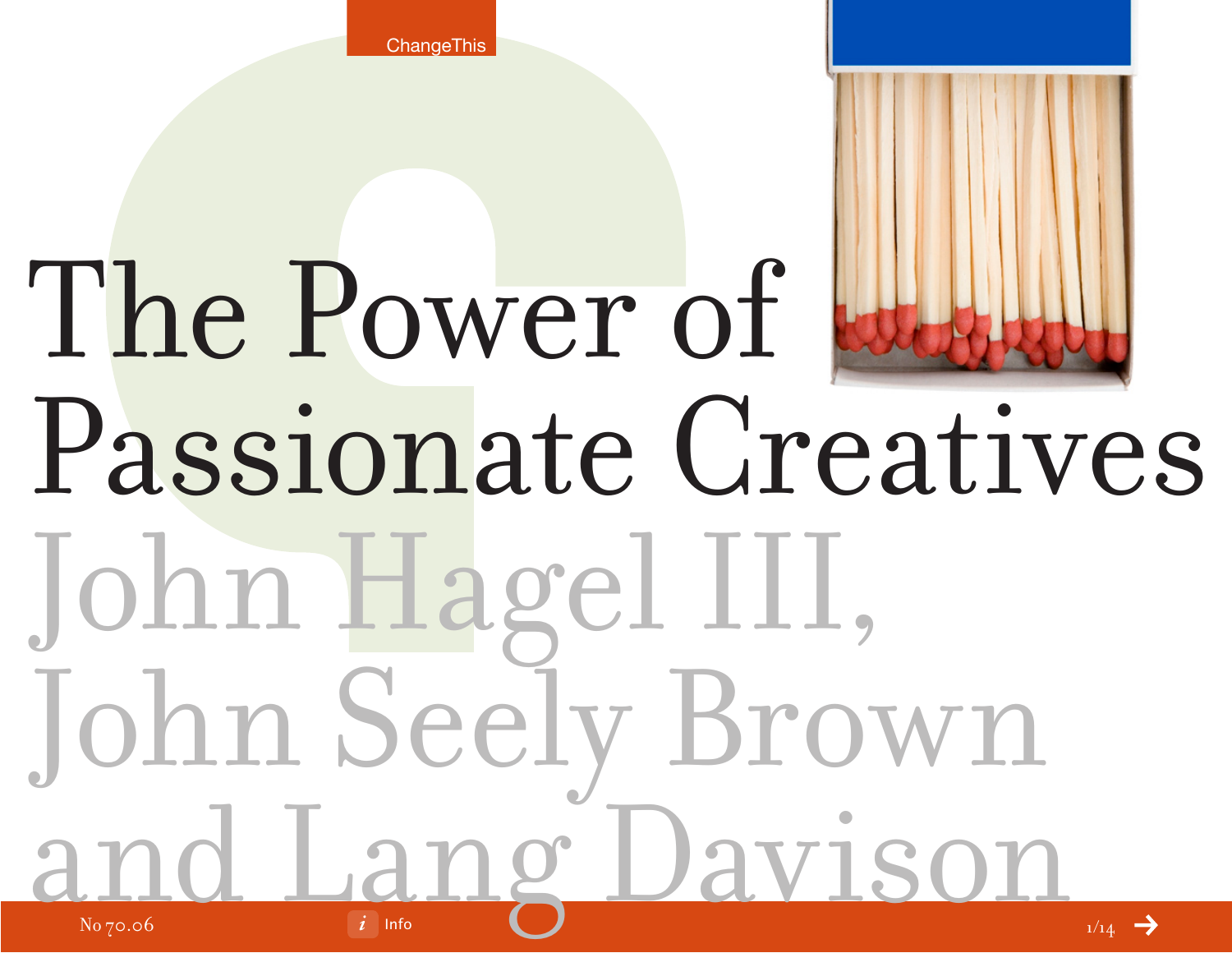

We all have passions.

Some of us have been fortunate enough to pursue our passions as our professions. Most of us have not.

We learned that passions were something we pursued after hours—whether they were athletic, artistic, or intellectual; related to social or political causes; or simply hobbies.

We compartmentalized our lives. Work was something we did so that we could pursue our passions outside of work.

In extreme cases, we suppressed our passions. There just wasn't enough time—and passions tend to consume a lot of time.

Only one out of every five workers in the United States is really passionate about his or her work, according to the Deloitte Center for the Edge's 2009 [Shift Index](http://www.deloitte.com/us/shiftindex) survey

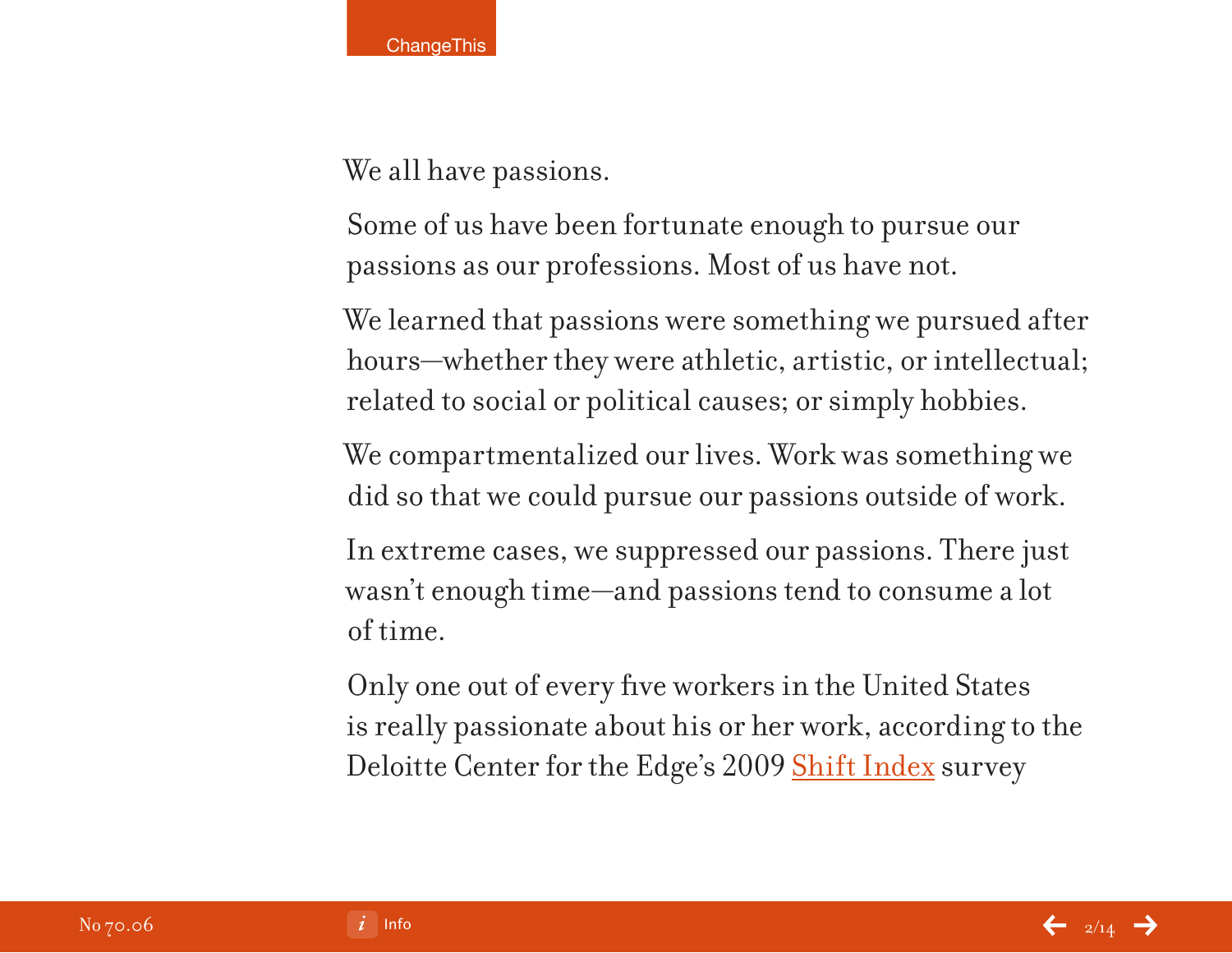At the other extreme, a Gallup poll recently indicated that another one out of five employees is so disengaged that he or she actively seeks to undermine colleagues at work.

Of course, most of us are somewhere in the middle of these two extremes.

But all too often those who are passionate about their work are frustrated with their employers and bosses. They are not satisfied. Far from it. They want to do more, but they feel held back.

This manifesto is for them—the "passionate creatives" of the world. Together, passionate creatives have more power than they realize.

But that power comes from a surprising place.

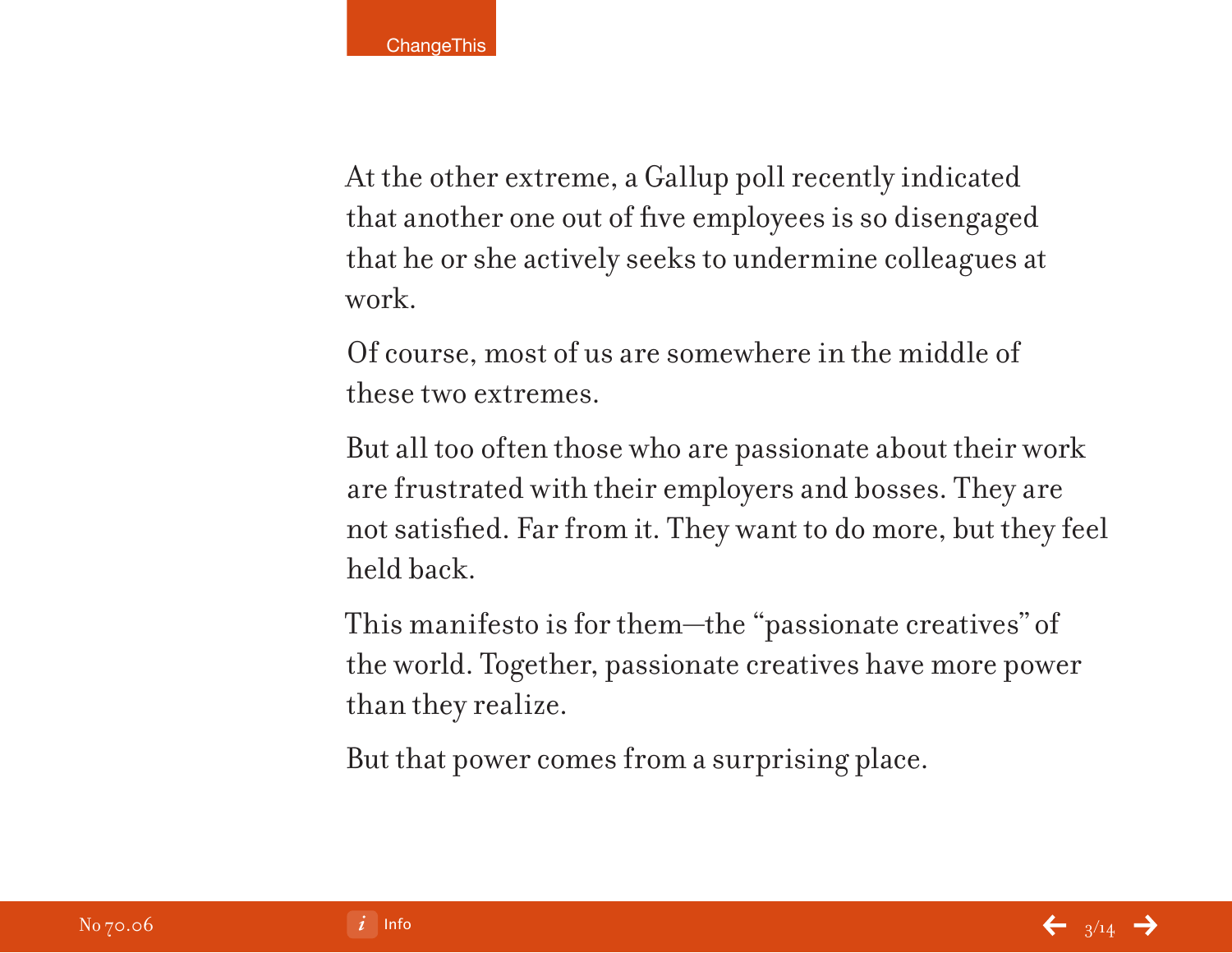## Who are the passionate creatives?

Passionate creatives are everywhere. They are not bound by geography, job description, institution, or demographic. They can be found anywhere from the frontlines of the largest organizations to the garages of entrepreneurs unleashing the next wave of innovation.

They are certainly not just knowledge workers. They include mechanics who are passionate about the machines they service, gardeners who see art where others only see plants, and craftspeople who create something amazing out of the most mundane raw materials.

What unites them is the desire to make a difference, to leave the world a better place than they found it, and to engage with those who share their passion so that they can get better faster.

These individuals go by many names. Some have adopted the label of pro-amateurs (or "pro-ams"), which was popularized by Charles Leadbeater. The label typically refers to amateurs who hold themselves to professional standards in their pursuit of their passion.

We seek to include those of us fortunate enough to be compensated for work we are passionate about, whether we are entrepreneurs, professionals, knowledge workers, craftspeople, or clerical workers who are searching for new and creative ways to do the most "routine" tasks.

Of course, these individuals have been around since the beginning of human history and played a more prominent role in some eras than in others. Our goal is to expand their ranks, and position them firmly in the center of the institutions that shape our professional and personal lives.

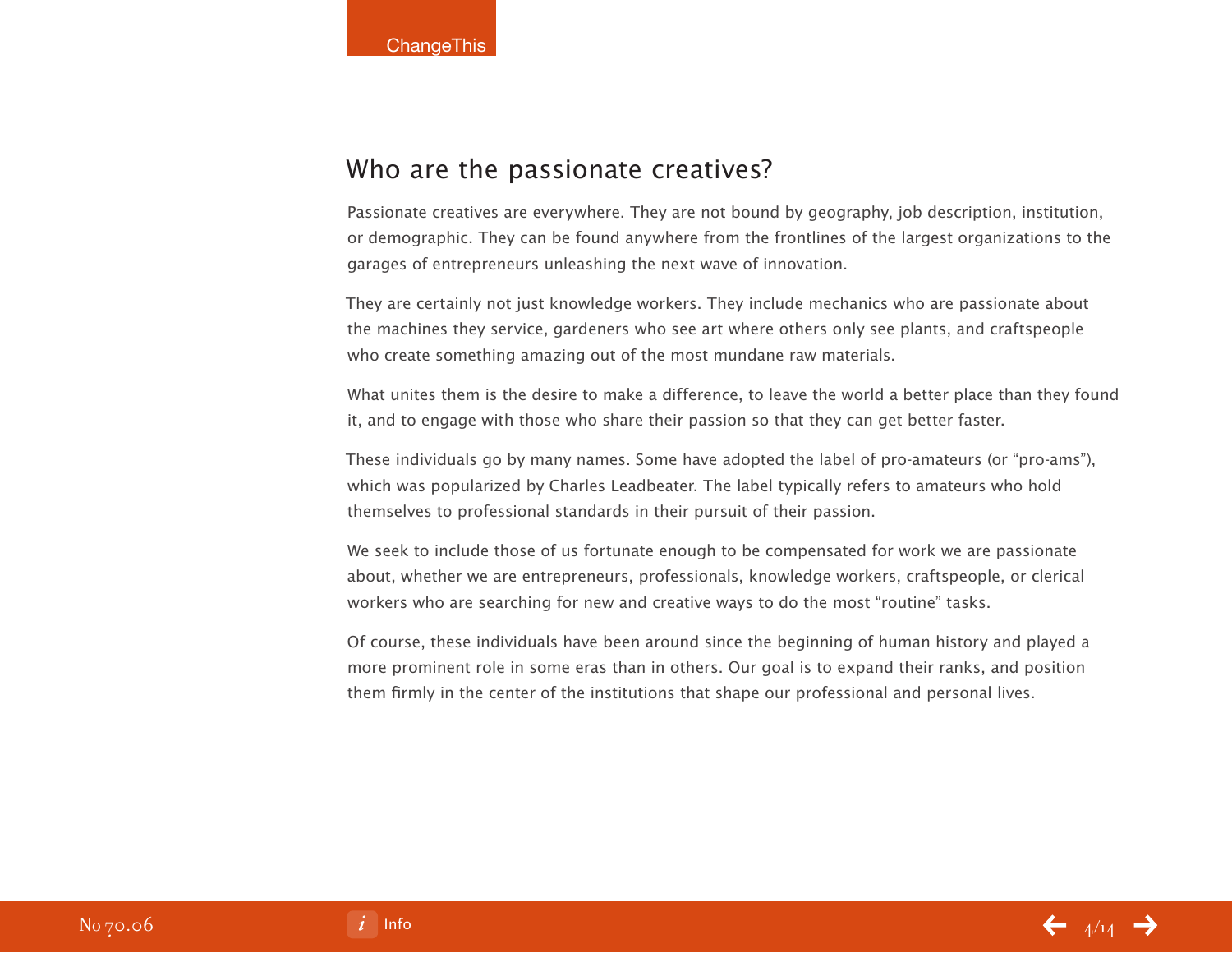### Passionate creatives are everywhere.

Passionate creatives are all around us. But they are not evenly distributed. They tend to gather on the edges where unmet needs intersect with unexploited capabilities.

Edges are fertile seedbeds for innovation. These edges include emerging economies like China, India, and Singapore. Other edges include demographic segments like younger generations with new sets of needs and interests. Edges also arise around the frontiers of technology, whether it is information technology, clean tech, nanotech, or biotech.

Edges naturally tend to grow "spiky" as passionate creatives seek out collaborators. In their quest for knowledge, passionate creatives gather together in dense geographic settlements to enhance their ability to encounter others they can learn from.

Up-and-coming software engineers go to Silicon Valley or Bangalore, screenwriters to Los Angeles, models to New York, and so on. Talented individuals tend to go where they have the greatest chance of running into what they need in order to take the next step, even if they don't quite know what form that step will take or who might inspire it.

Of course, not all passionate creatives have the luxury of picking up and moving to one of these spikes. Many of them remain scattered throughout every community.

And to be certain, not all people fall into the category of the passionate creative. Many today are overwhelmed by the changes going on around them and seek stability, predictability, and safety. They long for the time when they knew exactly what needed to be done and what could be expected when they did it. This is completely understandable—change can be destabilizing and threatening, especially if we are struggling to hang on to what we have.

But all of us have the potential to become passionate creatives.

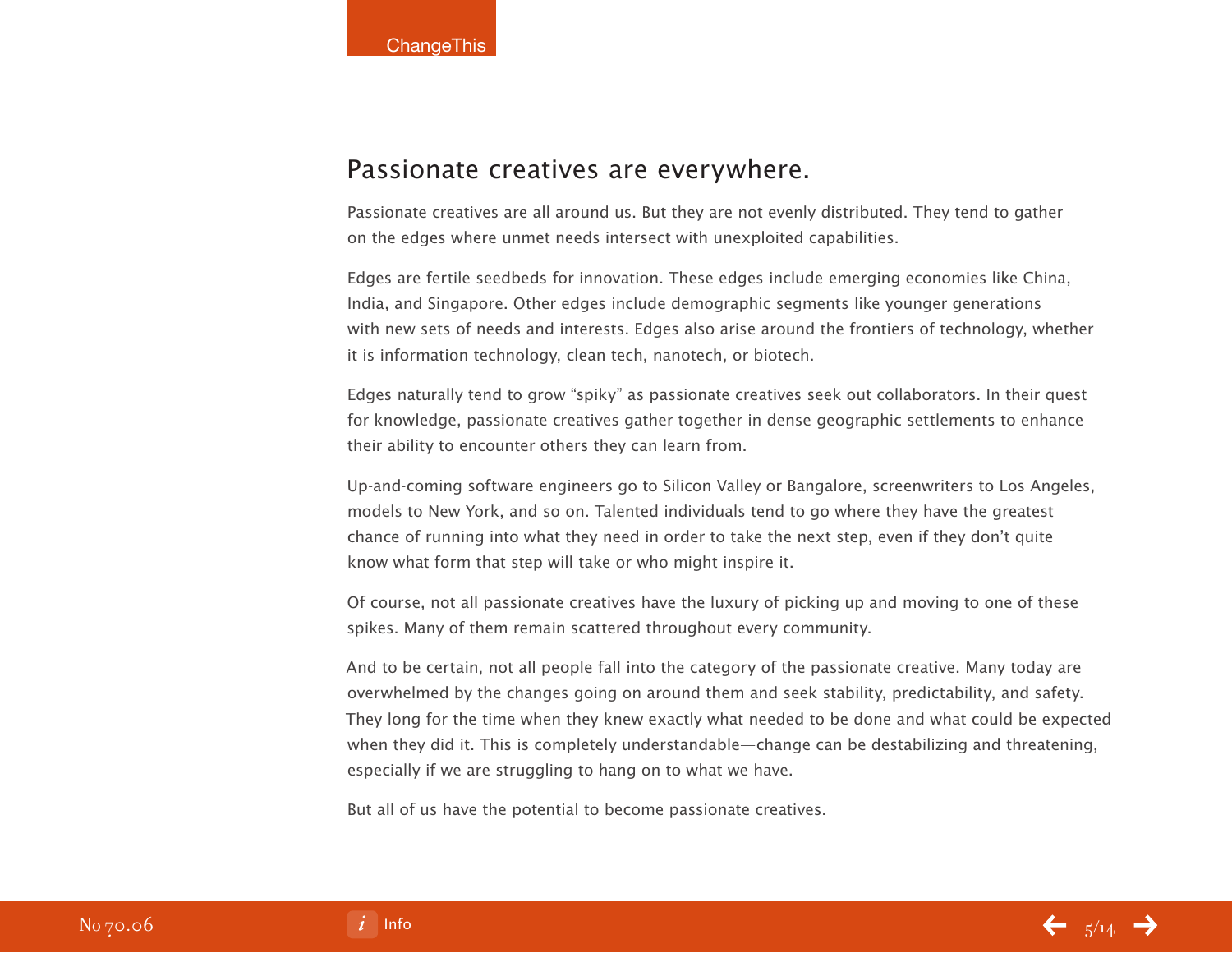## Everyone can be a passionate creative.

We all have the capacity to become passionate about some element of the world we live in.

And passion fosters creativity, especially if we have the discipline to master the practices required to drive performance to new levels.

Passionate creatives not only welcome new challenges—they actively seek them out. They take challenges and transform them into opportunities to develop new skills and perspectives. They are consumed with the desire to take their game to the next level.

Many people have suppressed their passions in an attempt to fit into a world that expected stability, predictability, and safety. But passion remains in the margins of our existence or in the daydreams that distract us from our daily tasks.

Our challenge is to rediscover and cultivate our passions, moving them from the margins into the center of our lives.

Cultivating passion requires three steps. We must:

- $\rightarrow$  Make our passions our profession.
- $\rightarrow$  Connect with people on the periphery.
- $\rightarrow$  Turn passion into potential.

For it is our passions that will focus us and energize us in a world where those without passion will be increasingly marginalized and overwhelmed.

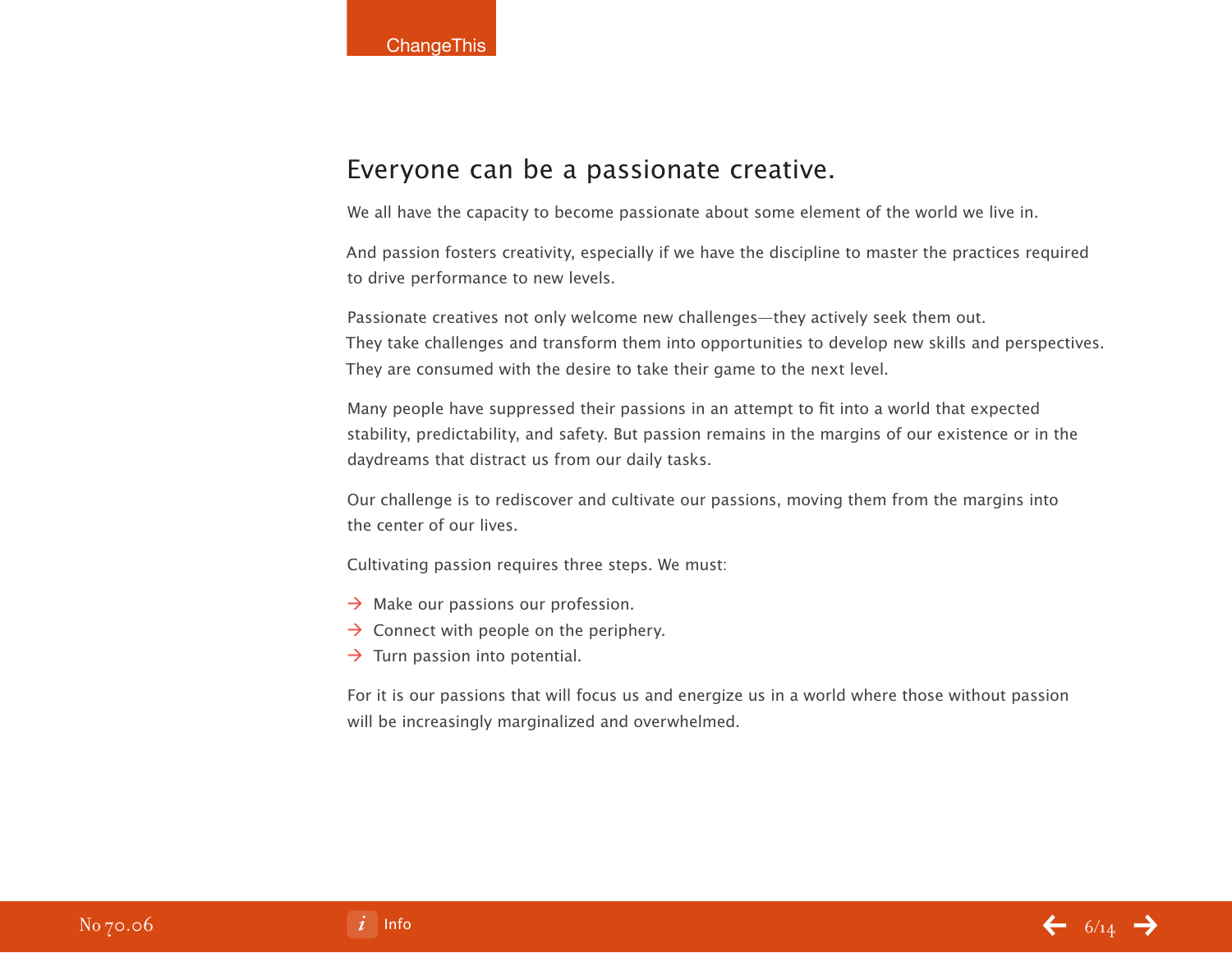## Make your passion your profession.

Most of us have passions we have developed over a lifetime. Even if we worked hard to suppress those passions—because we just could not see a way to pursue them—they still lurk close to the surface waiting to be called out.

Step back, reflect on those passions, and find some creative way to pursue them. Right now.

You can make a full-fledged career change. Or you can edge into your passion gradually.

Another option is to find the parts of your current work that are truly satisfying and engaging. In even the most pedestrian job, there are usually elements we find tremendously interesting and rewarding, even though we cope with boredom or bureaucratic obstacles in other parts of the job.

We can choose to focus on and develop these elements of our work. In the process, we will uncover the passion latent in our current profession.

However we do it, we must find a way to pursue our passion as our profession.

We all have the capacity to become passionate about some element of the world we live in.

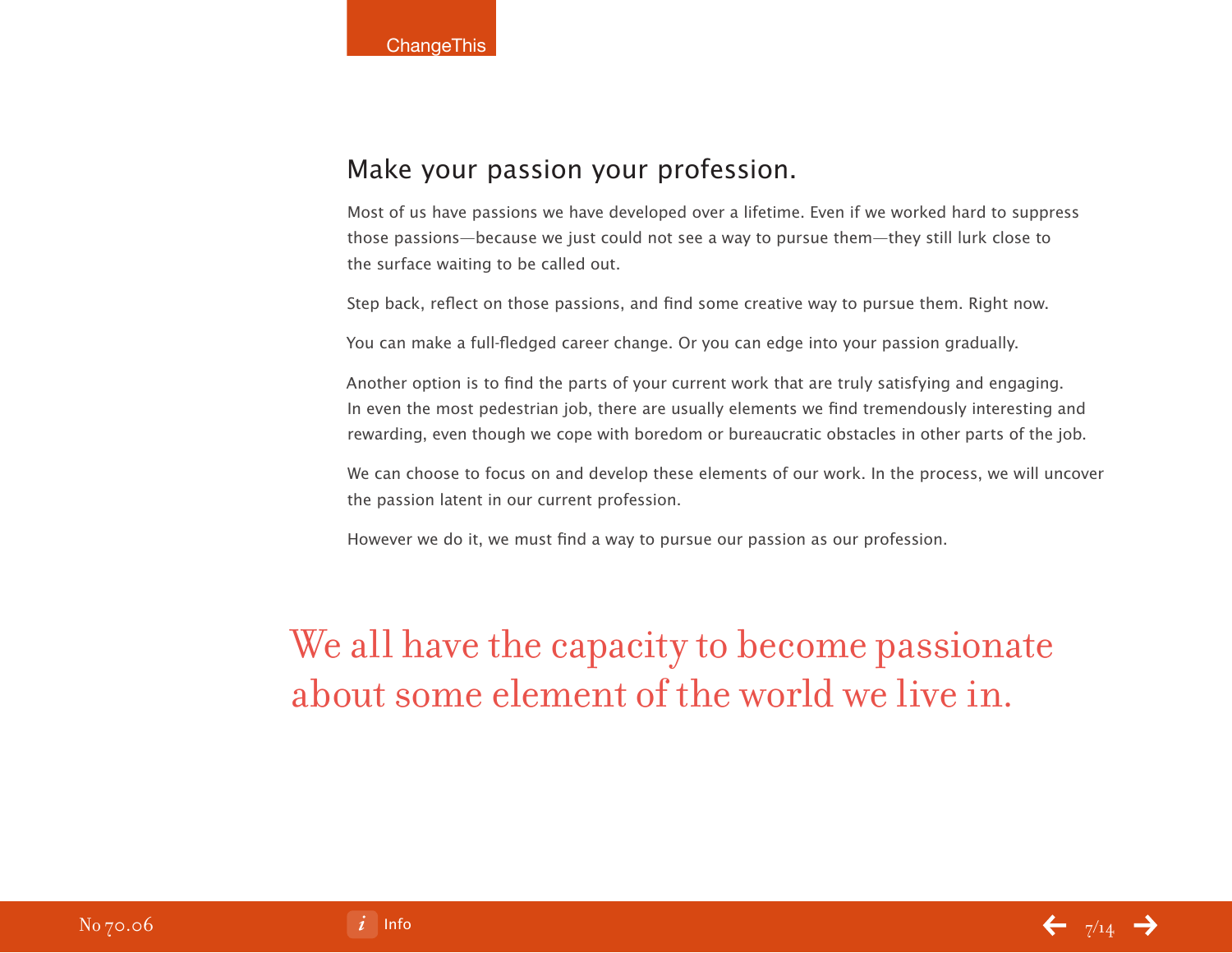## Passion puts you ahead of the competition.

An interesting thing happens when we pursue our passions as our profession: We actually seek out more challenges. Rather than viewing them as sources of stress, we see them as opportunities to get better faster.

We want to push ourselves to the next level, and we get restless if we remain in the same place too long.

No matter what the area of work, some people are quite passionate about what they do. They can't wait to get to work and test themselves. They love to drive their performance to new levels.

Increasingly, these are the people you will be competing with in the future.

We'll say this a different way:

If you are not equally passionate about the work you do, you will undoubtedly get marginalized. The pressures will just be too overwhelming.

So what can you do? You can find or develop your passion. One way or another, you will need to pursue your passion as your profession. Until and unless you do that, you will remain vulnerable to competition from those who are pursuing theirs.

And even if you can prevail without passion, you will lead a stress-filled life that sooner or later will become intolerable.

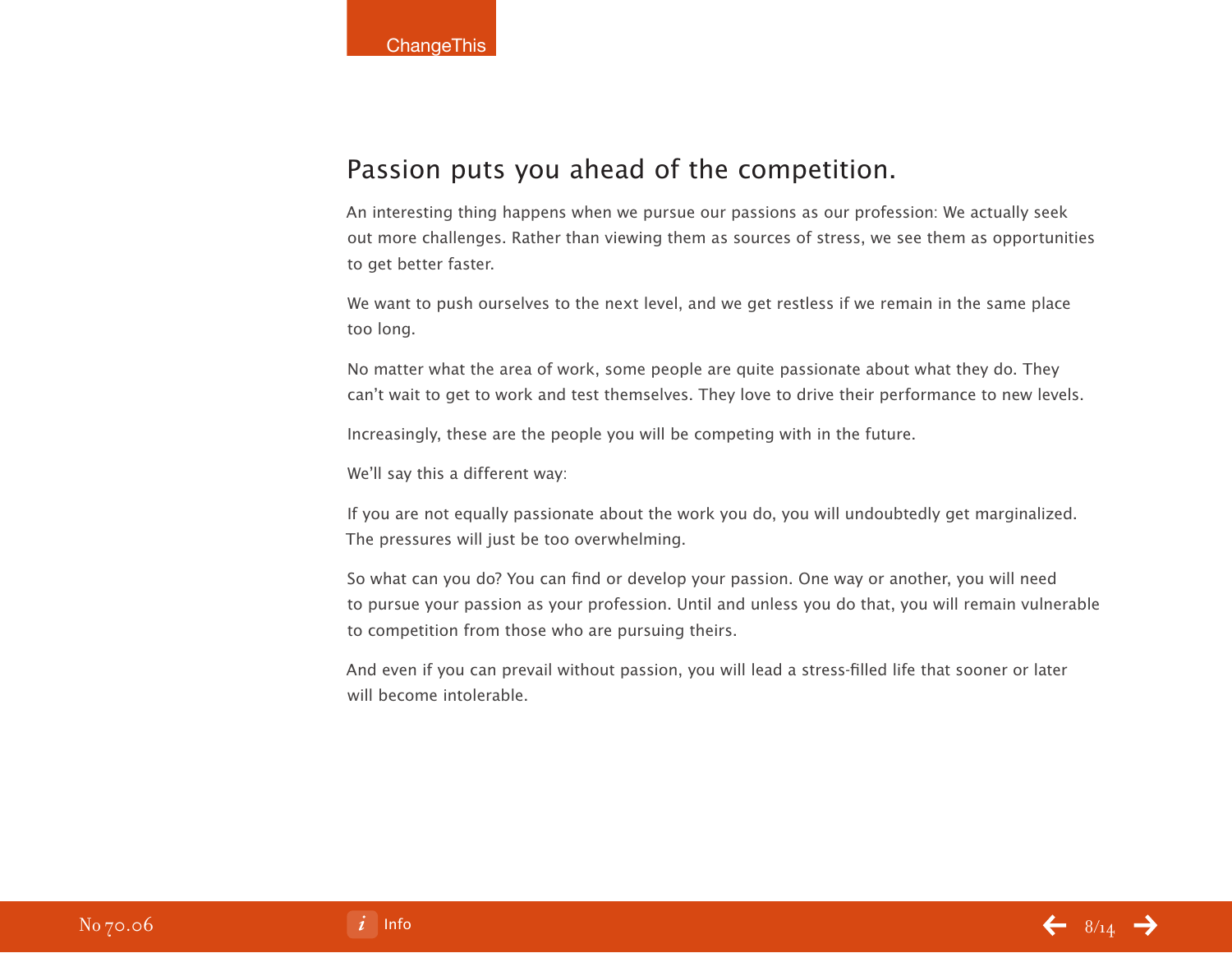## Get real.

Some critics say this goal is unrealistic. It may even sound elitist.

It may be feasible for a research scientist or a software engineer to make passion their profession. But what about the legions of workers supporting our factories, distribution centers, and fast-food restaurants? Is it really realistic for them to become passionate about their work?

# An interesting thing happens when we pursue our passions as our profession: We actually seek out more challenges.

The truth is that virtually any type of work can become the focus for passion. Many auto-repair mechanics are passionate about what makes cars run. Carpenters immerse themselves in building things that are beautiful and enduring. As Matt Crawford, the author of Shop Class as Soulcraft, points out, working with one's hands can have deeply philosophical, even spiritual, meaning.

One of the great lessons that Japanese car companies taught us is that assembly-line workers in a car factory can become enormously passionate about their work. That is, they can have passion if they are treated as problem-solvers who can innovate rather than automatons that simply carry out detailed instructions that someone else defines.

It is actually elitist to suggest that someone could not be passionate about work in certain job categories. It reveals the low opinion we have of the work.



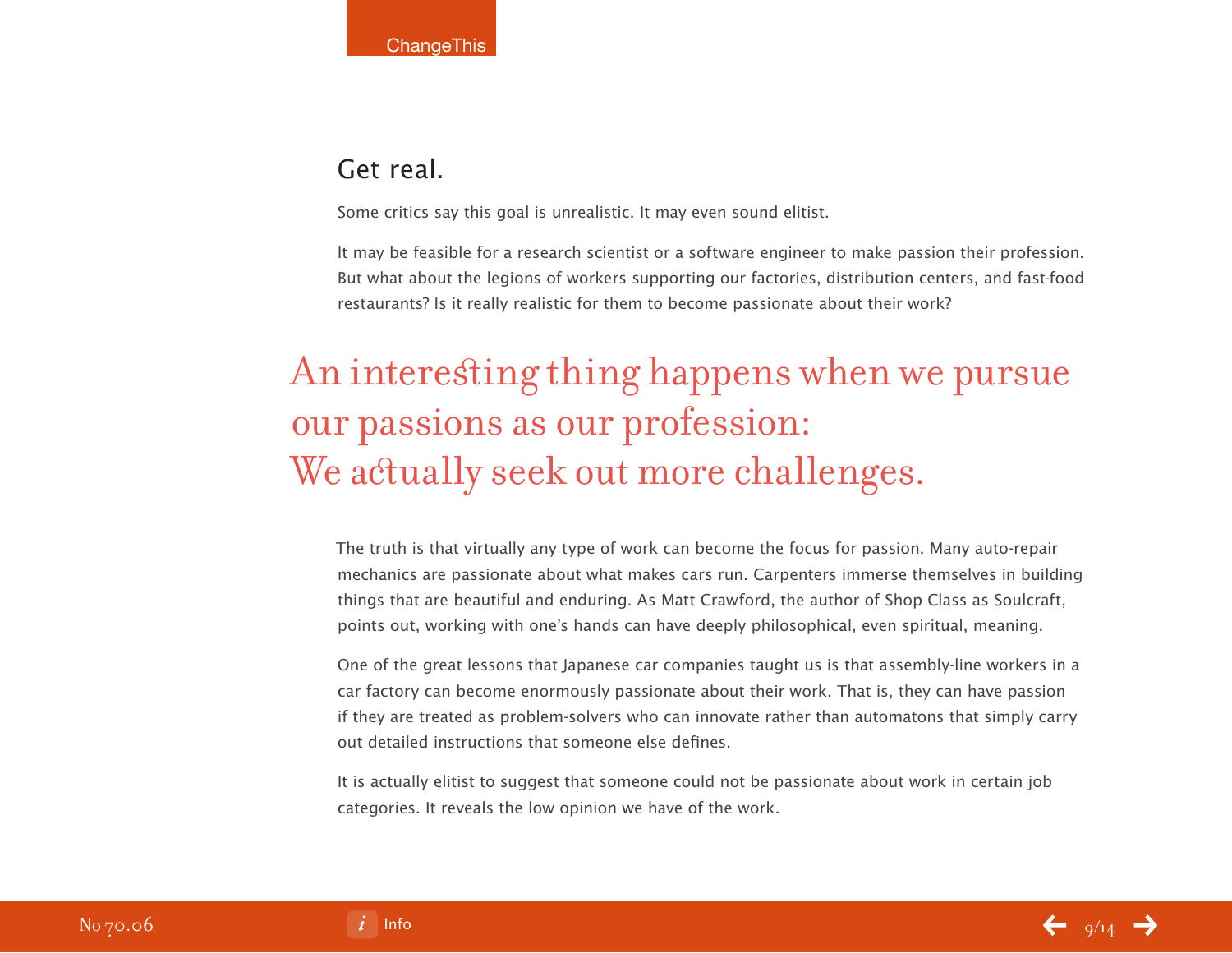## Connect with passionate creatives on the periphery.

Your effort to find passionate work will be more successful if you reach out to others who might share similar passions and find ways to connect with them.

Once we engage our passion, we also engage our curiosity, and we'll start to connect with what we find most meaningful. As our path becomes clearer, we'll want to seek out and connect with others who share these passions. In the process, we'll become better faster and drive our performance to new levels.

Once you make your passion your profession, you'll want to find the edges in your profession where the new thinking is going on and the new needs are emerging. The edges of our social networks represent the weak ties that connect us to people who can offer insights, experiences, and capabilities that provoke us to improve our own game.

Use those peripheries to focus and drive your passion. Find the challenging problems or opportunities that pull you to the next level.

As you develop your passion, you'll find that you want to reach out and help others with the same passion to get better, as well. Your passions will lead you to move quickly from conversation to shared initiatives that help you build much more meaningful relationships on the periphery.

Once we engage our passion, we also engage our curiosity, and we'll start to connect with what we find most meaningful.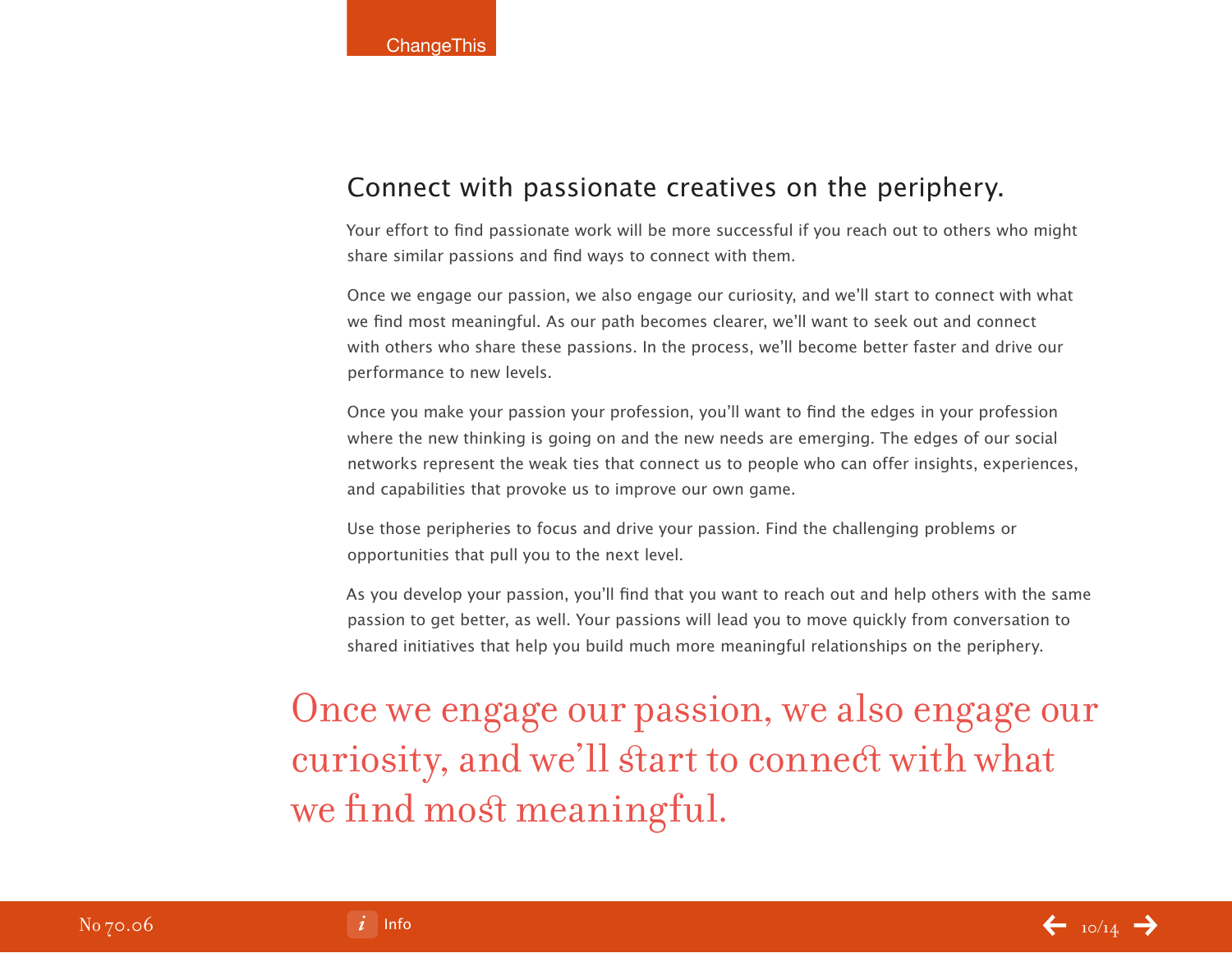## Turn passion into potential.

What is deeply stressful for less passionate workers becomes profoundly exhilarating and satisfying for the passionate. As soon as we overcome one challenge, we begin scanning the horizon for another. When engaged with these challenges, we instinctively seek out others who share our passion and can help us succeed.

Because we share passions with others, we are more likely to develop deep, long-term relationships. We shy away from opportunistic, short-term transactions with less potential for a sustained exchange of knowledge and learning.

Something else interesting happens when we connect with our passion: We cannot remain silent.

We become more visible to others as we engage with people around our passion. Word spreads, and we begin to attract others who share our passions and who experience a similar need to connect around these passions.

Reaching out has the opposite effect than what you might expect: It draws people to you from the most unexpected places.

The knowledge that others share your passions, and the opportunity to engage with them around tangible and exciting problems, feeds your passions and spurs you on to greater achievement.

Passion may not define a destination—it is a constantly shifting horizon that we head toward. But it does provide a compelling direction and a tight focus. It also offers powerful motivation to address any challenges in front of us as we achieve our full potential.



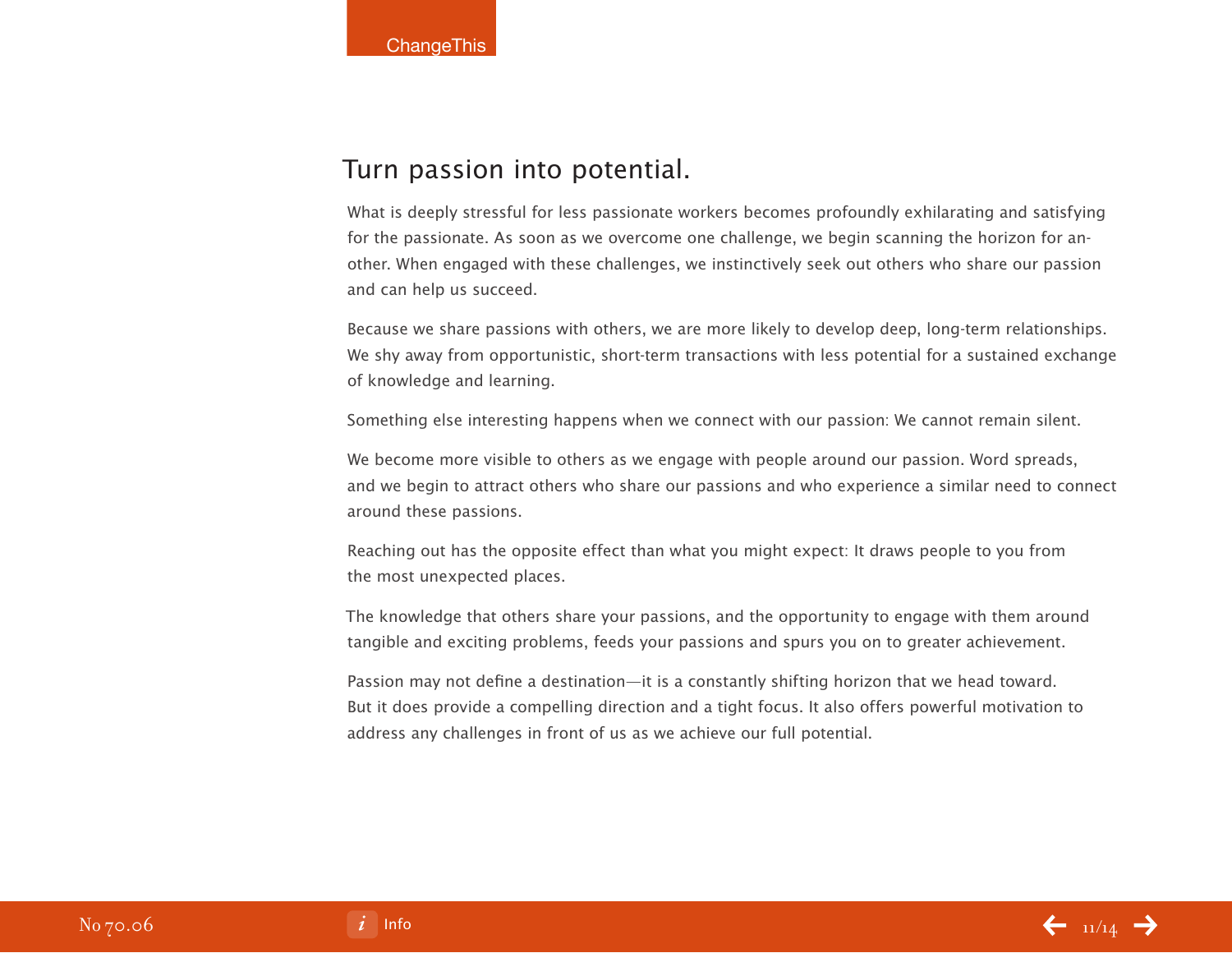## Challenge existing institutions.

The journey will not be easy. Passionate creatives today still face enormous obstacles in pursuing their passions.

While our business and technological infrastructures are transforming at a rapid pace, the institutions around us are increasingly at odds with these new infrastructures. Most of the institutions that we must deal with—whether they are schools, firms, nonprofits, or government bodies—emerged in another era. These institutions were built to perform highly standardized tasks that were repeatable and highly predictable.

That approach led most of us to suppress our passions. We were taught to treat our work as a price to be paid to accumulate the material resources required to enjoy the rest of our lives. Passion in the workplace became highly suspect.

Passionate creatives do not follow standardized scripts well. They are constantly seeking to improvise, challenge conventional wisdom, and strike out in new and unexpected directions. Passionate creatives are not predictable and, as a result, undermine determined efforts to ensure predictability.

As a result, they often tend to be deeply unhappy in their current institutions. The daily roadblocks that they encounter at every turn are profoundly frustrating. They see all the possibilities, but experience firsthand the barriers that keep these possibilities far in the distance.

As a consequence, many people have fled these institutions. They have learned to build independent platforms for pursuing the work that they love. Others remain in their institutional homes, struggling to make a difference against enormous pressure.

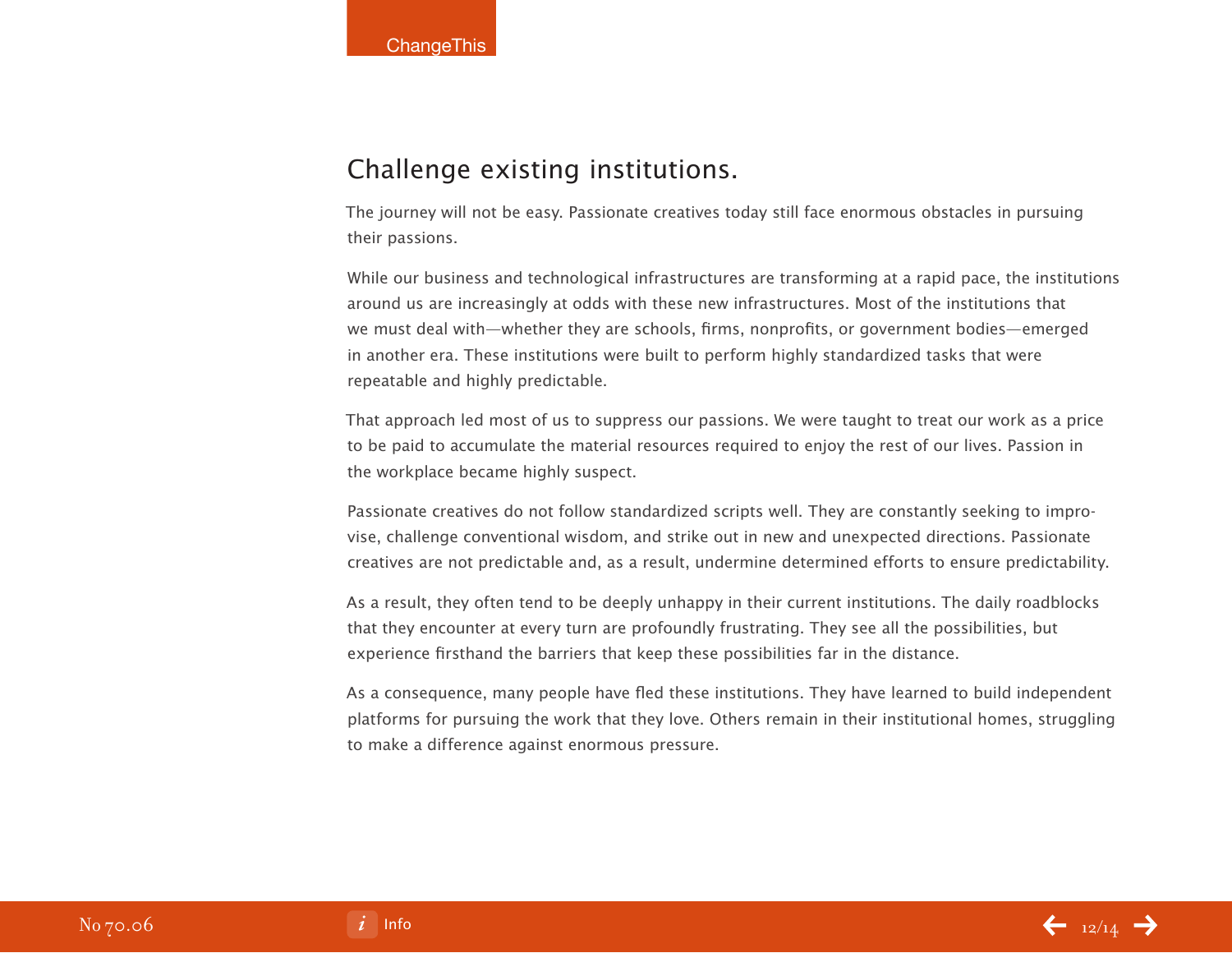## Passionate creatives change institutions.

As individuals begin making their passions their professions, they will in turn exert enormous pressure on institutions of all types to change.

Institutions will be forced to find ways to make talent development the core rationale for their existence. Everything about these institutions—strategy, operations, and organization—will need to be reconceived through this talent development lens. Any institution that cannot provide a powerful platform for talent development will find its most talented people fleeing their cubicles and corner offices.

Embracing our individuality and passions, however, doesn't mean breaking free of all organizations. Nor are we suggesting an "end to the firm."

#### **This isn't about the "end of the organization," but its transformation.**

Institutions of all stripes have an opportunity to tap into, leverage, and magnify the individuals who work for them.

Institutions remain absolutely necessary as bases for people looking to develop to their fullest potential. They can significantly amplify the power of passionate creatives, making it far easier to connect with a broader range of people and resources and to learn faster from each other than individuals ever could have achieved without institutions.

We must therefore reclaim our institutions—whether we work from the inside at existing ones or create a new generation of our own.

We will build a new breed of institutions designed from the bottom up and from the edges inward with the goal of providing platforms for passionate creatives to amplify their passions.



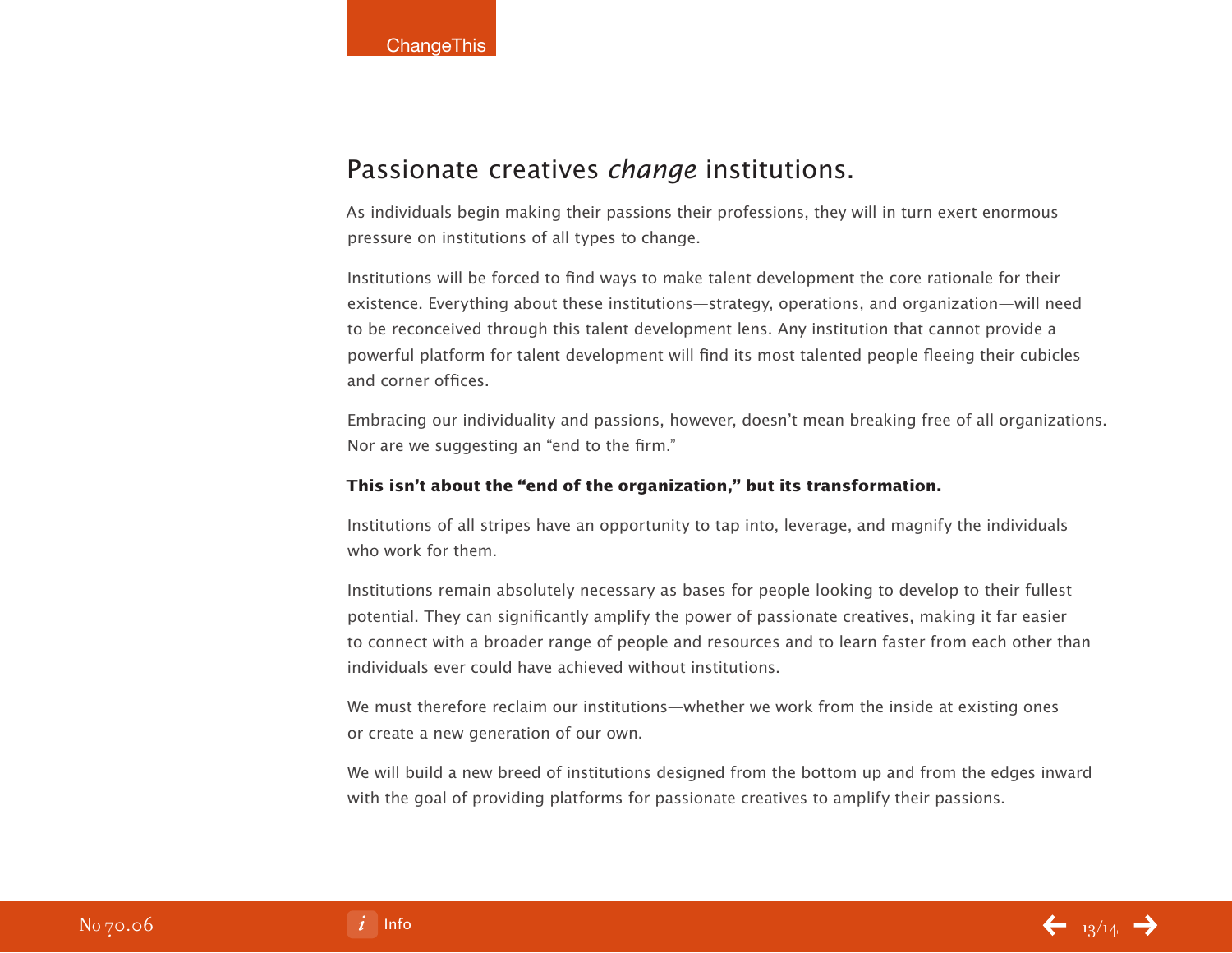## The power of passionate creatives.

True to form, passionate creatives will not sit still for long, complaining about the impediments that stand in our way.

This manifesto is not directed at the barriers holding us back. It is a call to action.

To thrive, we need to find ways to rethink the roles and relationships that define how institutions function. Rather than treating us as irritants to be neutralized, institutions must be redesigned to address a totally different rationale.

Institutions have an opportunity to evolve into truly high performing organizations by recognizing and addressing the needs of passionate creatives. Passionate creatives will go the extra mile individually and collectively because this shapes our meaning and identity.

Passionate creatives everywhere must now find each other and join forces to expand our impact. It is time to move from the margins of our institutions to the core.

The path is clear—we have an opportunity to move from passion to profession to periphery and finally to potential.

It's an exciting journey. As we make our passion our profession, we begin to see that our potential is far greater than we previously believed. We draw more people and institutions into the journey as we make our way through uncharted terrain. As more people join us, we discover that we get better faster. All this spurs us to attract even more people to help us move through more challenging territory.

In short, becoming a passionate creative is not an option—it is an imperative. There are real opportunities that lie ahead for those who master the necessary mindset. With passion at the core, there is nothing we can't accomplish.  $\mathbf{\Omega}$